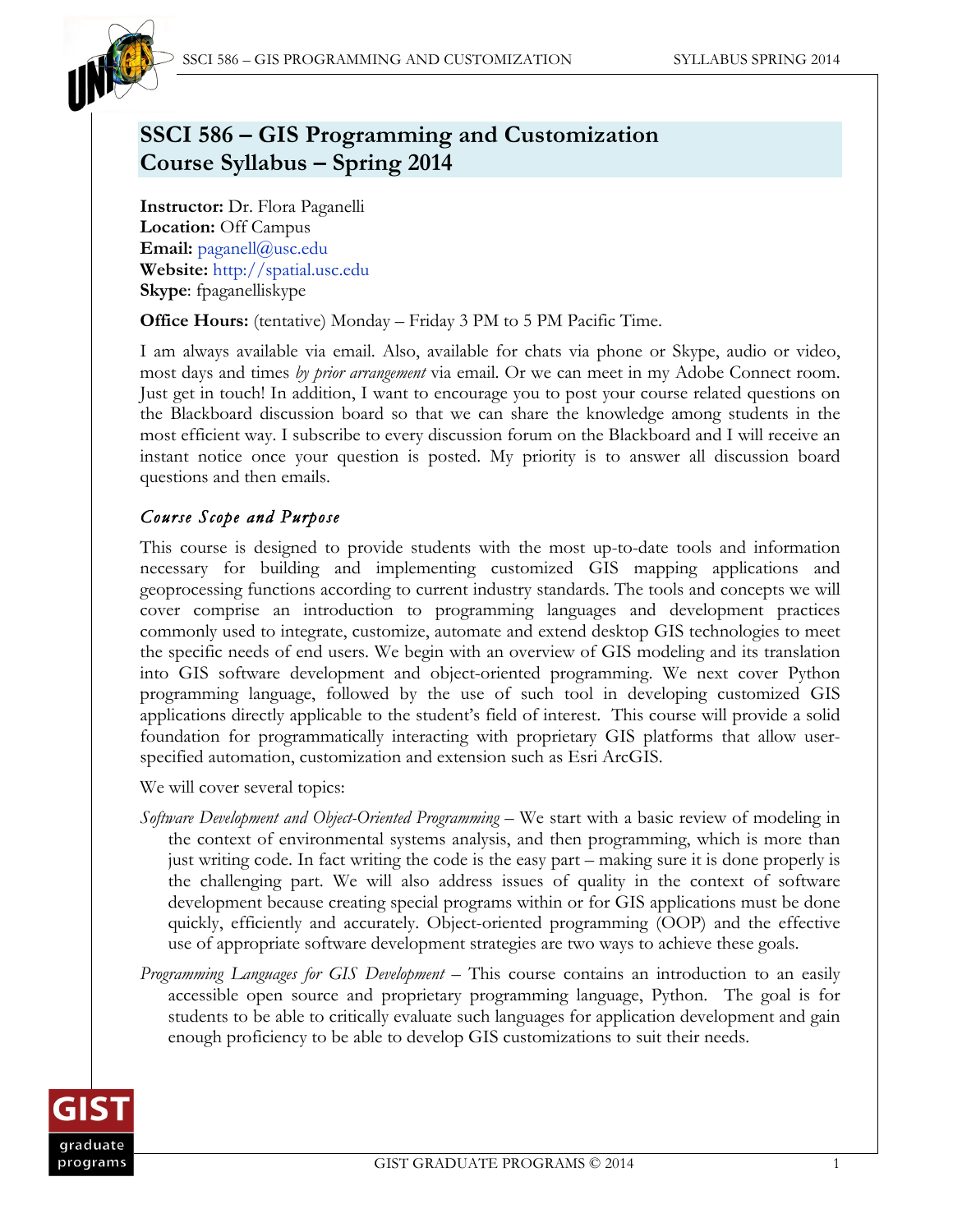

*Customized GIS Application Development* – In this most hands-on part of the course, we will start by analyzing and developing GIS-models interactions as examples of GIS customization. We will next undertake the creation of simple GIS applications with and without desktop GIS interaction. We will cover methods by which students can create customizations and automations within existing GIS software through custom tool development as well as how to extend the set of available tools by building and deploying user-specific extensions.

# *Learning Outcomes*

When you have completed this course, you will be able to:

- Become familiar with different programming languages commonly used in GIS customization, such as Python, and how to use these technologies to expand upon exiting desktop GIS software;
- Perform object-oriented programming tasks using various languages such as Python;
- Analyze GIS-model interactions and design procedures for modeling with GIS;
- Program small-scale GIS-based models in Python, integrated with ArcGIS;
- Understand general software engineering concepts and good programming methods and practices;
- Critically evaluate different methodologies for developing applications in GIS; and
- Conceptualize, plan, implement, and write up the results of an original GIS mapping applications, customizations, automation and/or extension.

# *Course Formats*

This a graduate level course, so you should expect this class to be both academically robust and intellectually challenging. As graduate students you are expected to engage with the information you are learning and to explore the heady cauldron of ideas, opinion, and analysis that describe our collective effort to thoroughly interrogate the subject at hand. Learning arises from active engagement with the knowledge found in our reading materials and with one another. As in any graduate class, the instructor's role is that of a guide who keeps you on this path of discovery and you will find that you will learn much from your fellow classmates. The challenge for us is to replicate such an academic experience within the milieu of "distance learning".

All course materials will be organized through Blackboard. The main theoretical concepts will be provided through course notes and assigned readings. Hands-on practical exercises will use various software products accessible over the Internet. Assignments will give students an opportunity to internalize and apply the concepts and theory learned from readings. Some assignments require student interaction, all will benefit from it.

We have several technologies that will facilitate our course work and our interactions, despite our dispersed locations. These include:

*Blackboard* – All course materials and correspondence will be posted on the course Blackboard site. As a registered student you'll find this course will show up in your available courses at noon Pacific Time on the first day of classes. It is here that the day-to-day flow of the course will be recorded.

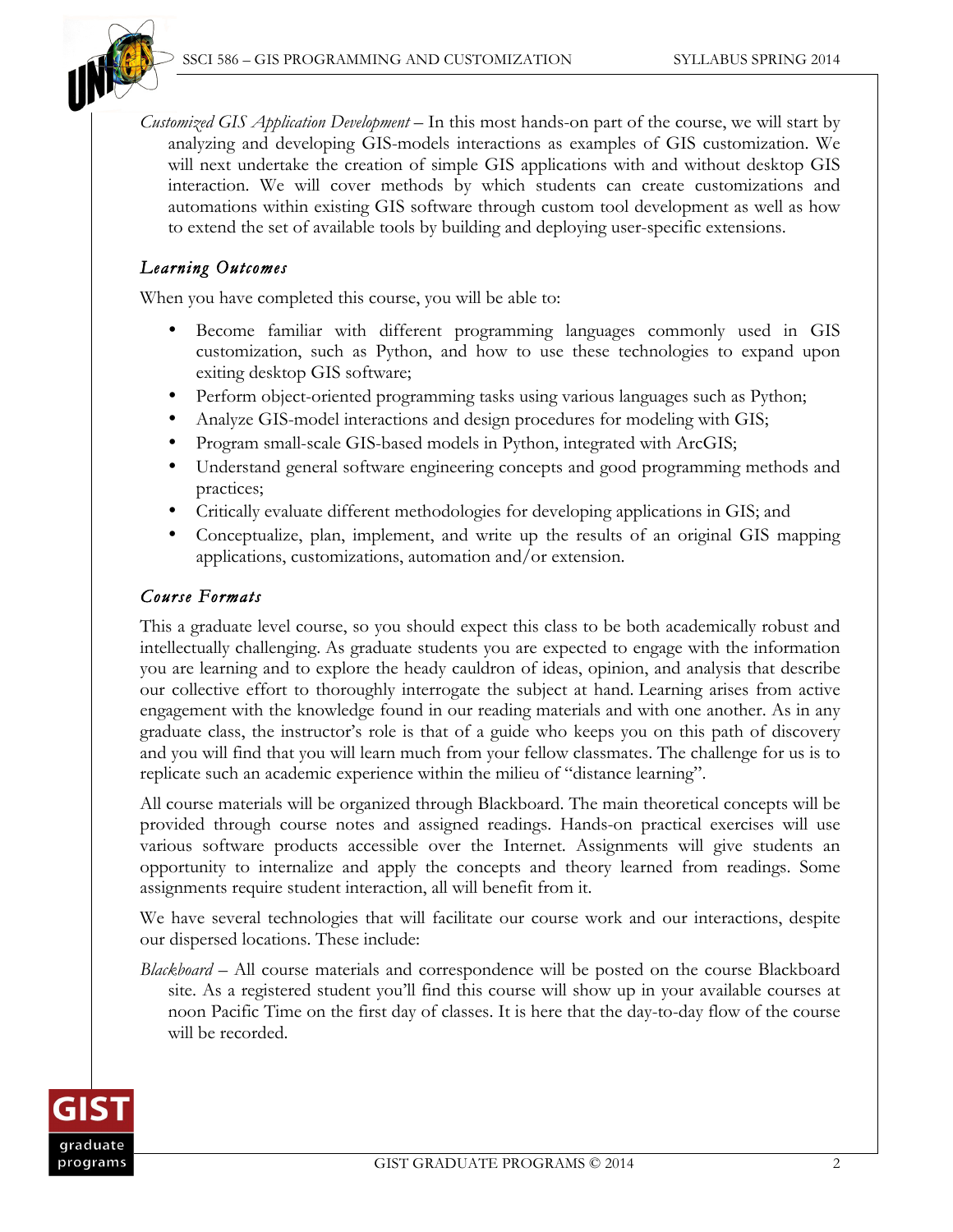

- *Discussion Boards* We will post a number of discussion threads relevant to various sections of the course on the Blackboard site. I may or may not participate in all of these threads but they are vitally important when we get to the hands-on work as we expect students to work "together" on these exercises, sharing hints and help as you would do in a common laboratory classroom. Additional discussion threads will be used to organize asynchronous discussions.
- *Live meetings and presentations* At USC, we use a browser-based service called Adobe Connect to create synchronous interaction sessions. With voice and webcam capabilities Adobe Connect can be used to share presentations and even our desktops between two or more people.
- *Individual meetings* While Adobe Connect can be used for one-on-one meetings, we generally find it's easier to use the free VOIP and chat technology, Skype (www.skype.com) for individual chats.

## *Assessments*

Your grade in this class will be determined on the basis of several different assessment tools. Each week, by Monday, we will post a Weekly Assignment outlining the work you are expected to complete that week with the relevant due dates. Assignments will be due on the Friday following the week in which they are assigned.

- *Reading Assignments 5 for a total of 10 points (10% of course grade).* These will focus on the theory portion of the course as presented in the weekly readings. Their objective is to help you evaluate and integrate the information you have acquired from the course readings. Some of these will involve discussions and collaborative work and some will be individual efforts. Late assignments will not be accepted and will receive zero credit.
- *Modeling/Programming Exercises/Tutorials 12 for a total of 50 points (50% of course grade).* Most weeks you are expected to work through one or more exercises that involve the use of Python and/or ArcGIS. To demonstrate that you have completed each exercise, you will turn in a quick copy of some digital output from the final part of the exercise such as a .jpg at the final step, and/or some combination of a few brief text answers, your code itself or an installation package resulting from your code. Late assignments will not be accepted and will receive zero credit.
- *Final Project 2 components for a total of 40 points (40% of course grade).* The Final Project is your opportunity to integrate all that you have learned in the semester. It consists of a proposal, and a final report and presentation. In the Final Projects you will:
	- 1. Frame a spatial question or application scenario that can be solved using a customized GIS application, automation, customization or extension.
	- 2. Collect appropriate spatial and non-spatial data to be used as input.
	- 3. Determine the technologies to be used (i.e. language(s), GIS functionalities) to implement the approach.
	- 4. Establish the important intermediate steps in programming and implementation, including testing/debugging.
	- 5. Produce a working application implementing your approach that you will demonstrate (live via Adobe Connect) during your final presentation and submit as an installable application.

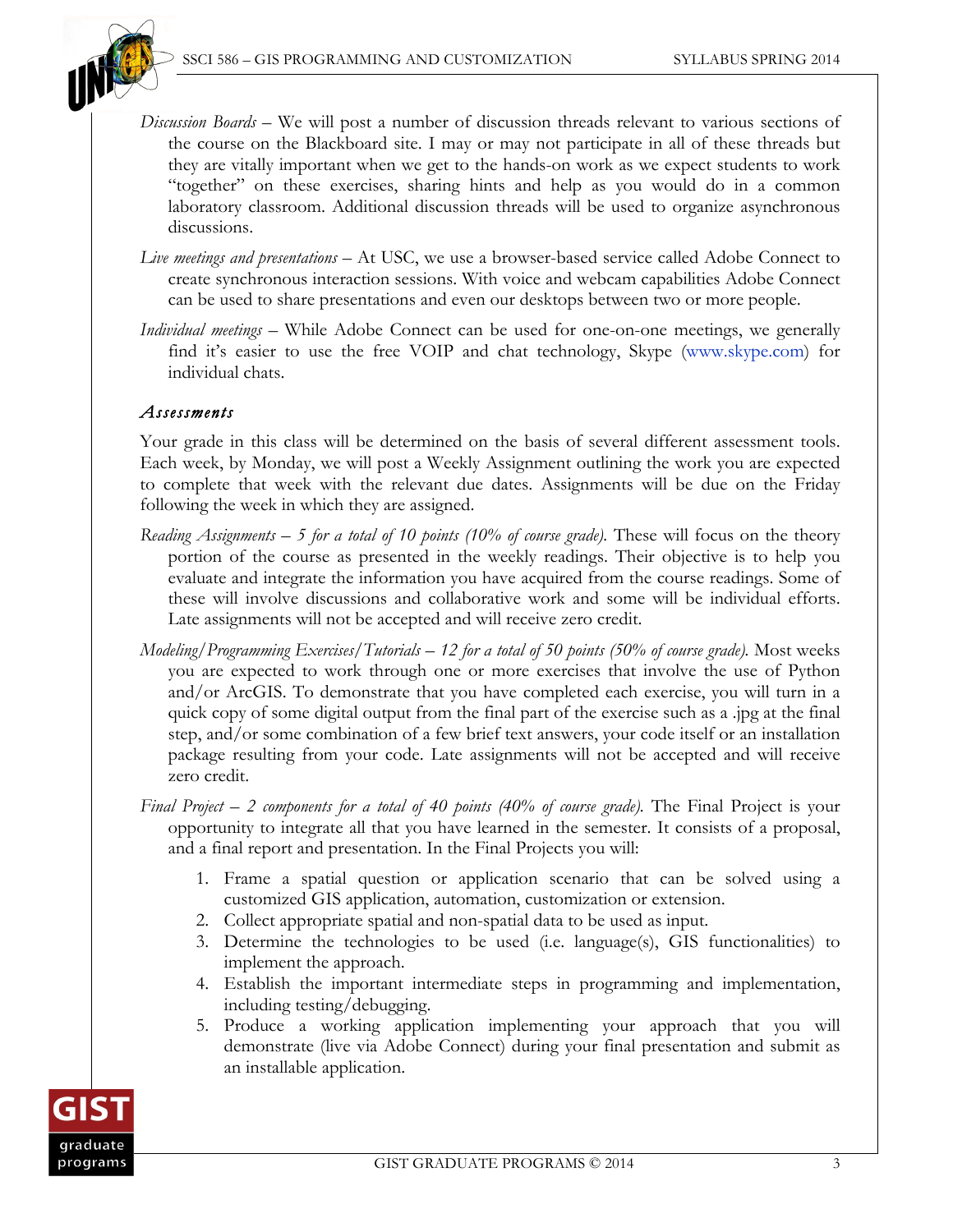

You will be expected to implement a working version of your approach and to prepare a brief report, which you will present, describing the steps above and complete with illustrations (models, maps, etc.). Late submissions/presentations will not be accepted/allowed and will receive zero credit.

The Final Project will have 2 components:

- 1. Proposal (10 points) a Presentation (live via Adobe Connect) of the problem or scenario you are attempting to address including the data and technologies chosen for the project, your proposed method for implementing a solution, your expected outcomes and deliverables, and any potential problems that you think could arise.
- 2. Final Project (20 points) and Presentation (10 points) consists of an installable version of your project implementation along with a report describing your experience including the problem or application scenario you chose to address, a detailed description of how it was implemented and issues encountered while completing the project and how you overcame them. The project implementation must be installable and work as described in the report. The presentation (live via Adobe Connect) will consist of 3-5 slides illustrating highlights from the report followed by a live demonstration of your application. Presentations will be scheduled in groups.

## *Requirements*

- *Textbooks –* The following three books are required for this course. The first and third are available from the USC Bookstore or online outlets such as Amazon.com, while the second is free online (see link below). Be sure to order your textbook to arrive by the fastest method possible as you will need them immediately.
	- Allen, David, 2011. Getting to Know ArcGIS ModelBuilder, Esri Press., 336 p. http://esripress.esri.com/display/index.cfm?fuseaction=display&websiteID=195&mod uleID=0. We will refer to this as  $GTM$  in the Course Notes, Tutorials etc.
	- Shaw, Zed A., 2012. Learn Python the Hard Way, Second Edition, Shavian Publishing, LLC, 183 p. http://learnpythonthehardway.org/book/. We will refer to this as **LPy** in the Course Notes, etc.
	- Zandbergern, Paul A., 2013. Python Scripting for ArcGIS, Esri Press., 368 p. http://esripress.esri.com/display/index.cfm?fuseaction=display&websiteID=224&mod uleID=0. We will refer to this as **PSA** in the Course Notes, Tutorials etc.

I also recommend the following. I will provide .pdf's on Blackboard, including those chapters in the following books that I assign as readings:

- Downey, Allen, 2012. Think Python How to Think Like a Computer Scientist, Version 2.0.1. Green Tea Press. Needham, Massachusetts, 240 p. http://www.greenteapress.com/thinkpython/thinkpython.pdf. We will refer to this as **TPy** in the Course Notes, Tutorials etc.
- Zeiler, Michael, 2010. Modeling our World, Second Edition. Esri Press. http://esripress.esri.com/display/index.cfm?fuseaction=display&websiteID=178&mod uleID=0. We will refer to this as **MOW** in the Course Notes, Tutorials etc.

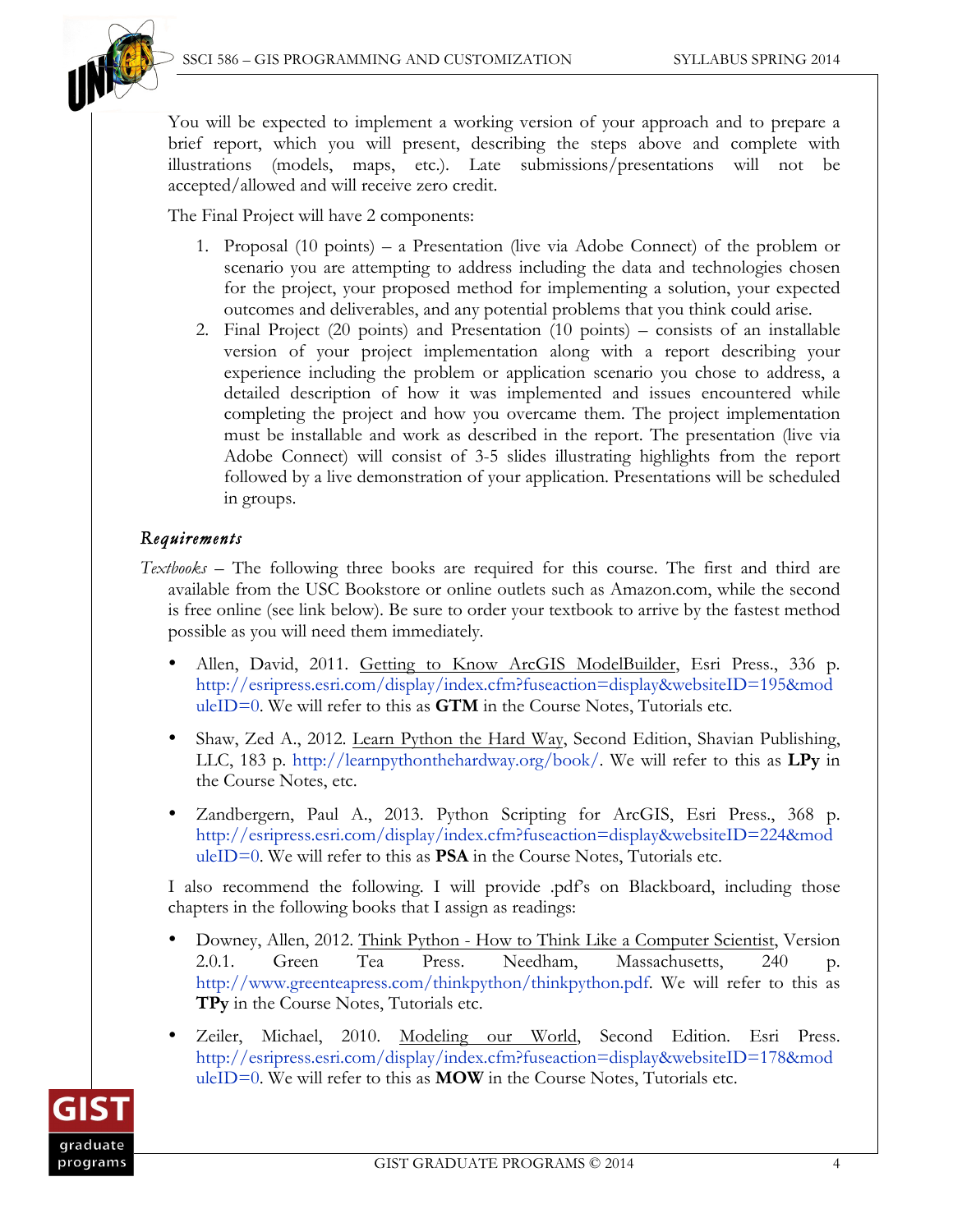

- In this course, these textbooks will be supplemented with the Course Notes and a mixture of readings from other books, academic journals, professional reports and authoritative websites.
- *Readings -* The following Readings (in order assigned) are required for this course, and are provided either as pdf's or through links on the course Blackboard.
	- Allen, D. (2011). Getting to Know ArcGIS ModelBuilder, Esri Press.
	- Longley, P.A. (2004). Geographical Information Systems: on Modeling and Representation. *Progress in Human Geography*, 28, 108-116
	- Goodchild M. (2010). *Spatial Analysis and Modeling*, Chapter 29 in Manual of Geospatial Science and Technology, Bossler JD ed. 575-591
	- Maguire, D.J. (2005). *Towards a GIS Platform for Spatial Analysis and Modeling.* Chapter 2 in GIS, Spatial Analysis, and Modeling, Maguire DJ, Batty M, and Goodchild MF, eds, ESRI Press: 20-39
	- Batty M. and Xie Y. (2005). Urban Growth Using Cellular Automata Models. In Batty, M. and Goodchild, M.F. (eds) GIS, Spatial Analysis, and Modeling. Chapter 8. Redlands, CA, ESRI Press
	- Chavez, A., Bahill A.T. (2010). Pilot study uses DEM derived from LiDAR. ArcUser Magazine, Fall 2010, pp 24-27.
	- Zeiler, M. (2010). Geoprocessing with models and scripts*.* Chapter 11 in Modeling our World, ESRI, Redlands 266-279.
	- Allen, D. (2011). Chapters 1 and 2 in Getting to Know ArcGIS ModelBuilder, Esri Press.
	- Butler, H. (2005). A Guide to the Python Universe for ESRI Users. *ArcUser Magazine*, April-June, pp 34 – 37.
	- Glennon, A. (2010) Creating and Validating Object-Oriented Geographic Data Models: Modeling Flow within GIS.
	- Bian, L. (2007) Object-Oriented Representation of Environmental Phenomena: Is Everything Best Represented as an Object?
	- Ben-Ari, M. (2010) Objects Never? Well, Hardly Ever! Revisiting the Great Objects Debate
	- Hellmann, D. (2007). Python in Science: How long until a Nobel Prize? *Python Magazine*, Volume 1 Number 11.
	- Tilton, T. (2011). Charming the Snake, An introduction to Python and the ArcPy sitepackage, *ArcUser Online, Winter 2011 (pp. 53-54).*

Zou et al. (2007) A GIS Tool to Estimate West Nile Virus Risk Based on a Degree-Day Model. *Environmental Monitoring and Assessment* 129:413-420.

*Technology –* There are several technology requirements:

- Python 2.7.3 or greater (installs automatically with ArcGIS 10.2): http://www.python.org/download/. ArcGIS is provided on-line via the GIST Server, you do not need to install it on your own computer.
- Every student must have a computer with a fast Internet connection (DSL at a minimum). Since we now serve the key software from the Server, you can use either a Mac or a PC.
- Every student MUST have a functional webcam for use whenever a presentation or meeting is scheduled.

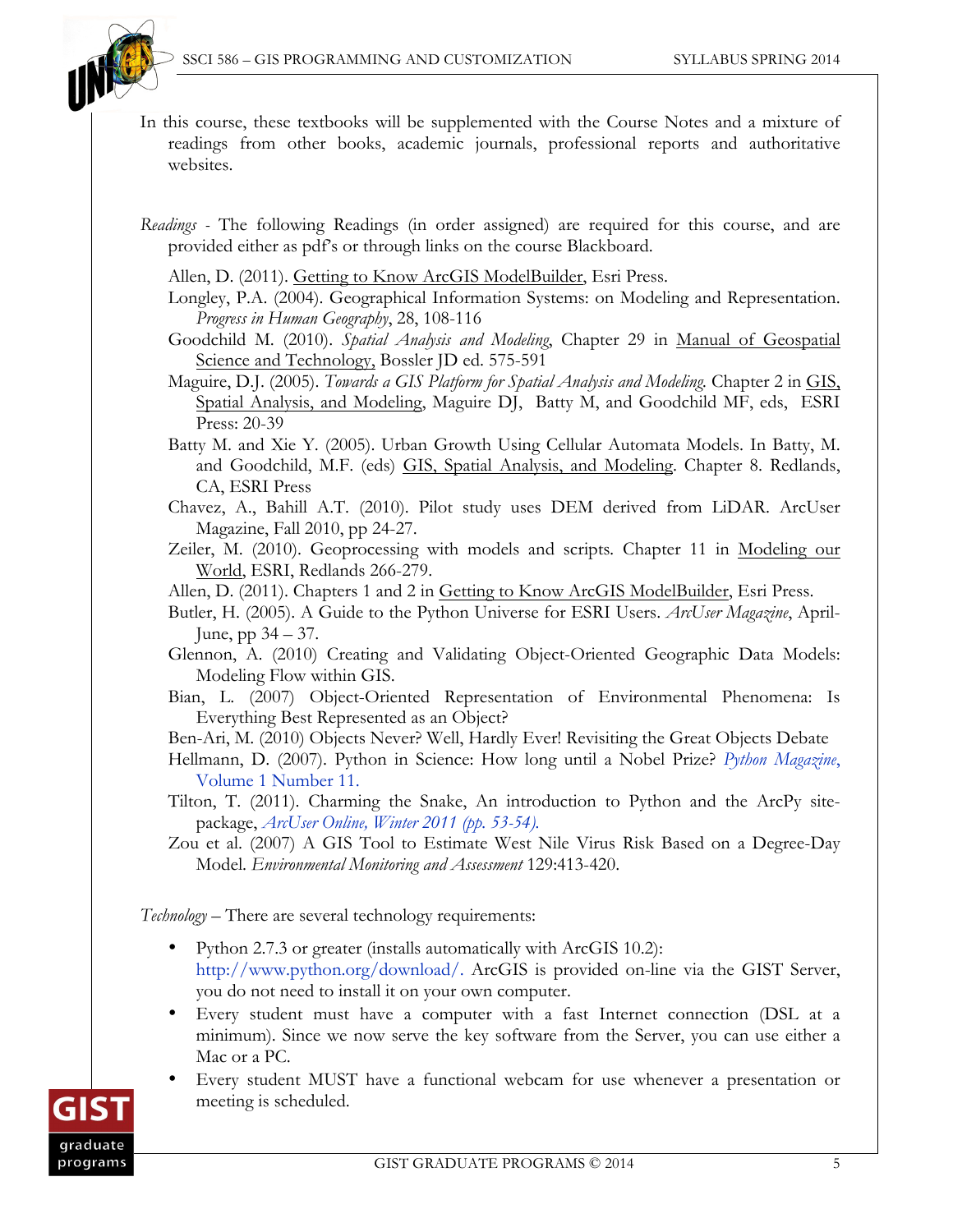

*Communications* – This is a distance learning course, so most of our interactions will be asynchronous (not at the same time). All materials to be handed in will be submitted via the Blackboard Assessment link. I will also create at least one Blackboard (BB) discussion forum at the start of the semester and I may create and/or monitor additional BB discussion forums through which we can discuss issues and comments on the course assignments, exercises and project as the need arises.

Any notices that are time sensitive will be sent via email through Blackboard. Please be sure that you read all email sent from Blackboard or from me as soon as possible. Also, double check to be sure that mail sent from both the USC blackboard account and my private domain does not go into your junk mail!

While I am usually online and will probably respond to emails from students very quickly, I will endeavor to respond to all email within 24 hours of receipt, aiming for no more than 36 hours delay. In the rare case when I expect to be off-line for more than 24 hours, I will post an announcement on the Blackboard site.

Your responsibility: It is each student's responsibility to stay informed about what is going on in our course. In addition to email about time-sensitive topics, any important announcements will be posted on the Announcement page in Blackboard. Be sure to check these each time you log onto Blackboard.

*Workload* – This is a four credits, one semester course. Students should expect to spend 10-12 hours per week completing the work in this course.

## *Students with Disabilities*

Any student requesting academic accommodations based on a disability is required to register with Disability Services and Programs (DSP) each semester. More information about academic accommodations based on a disability can be found at:

http://sait.usc.edu/academicsupport/centerprograms/dsp/home\_index.html. A letter of verification for approved accommodations can be obtained from DSP. Please be sure the letter is delivered to an instructor as early in the semester as possible. DSP is located in STU 301 and is open 8:30 a.m.–5:00 p.m., Monday-Friday. The phone number for DSP is (213) 740-0776.

# *Statement on Academic Integrity*

USC seeks to maintain an optimal learning environment. General principles of academic honesty include the concept of respect for the intellectual property of others, the expectation that individual work will be submitted unless otherwise allowed by an instructor, and the obligations both to protect one's own academic work from misuse by others as well as to avoid using another's work as one's own. All students are expected to understand and abide by these principles. Scampus, the Student Guidebook, contains the Student Conduct Code in Section 11.00, while the recommended sanctions can be found at: http://scampus.usc.edu/1100 behavior-violating-university-standards-and-appropriate-sanctions/.

Students will be referred to the Office of Student Judicial Affairs and Community Standards for further review, should there be any suspicion of academic dishonesty. The Review process can be found at: http://www.usc.edu/student-affairs/SJACS/.

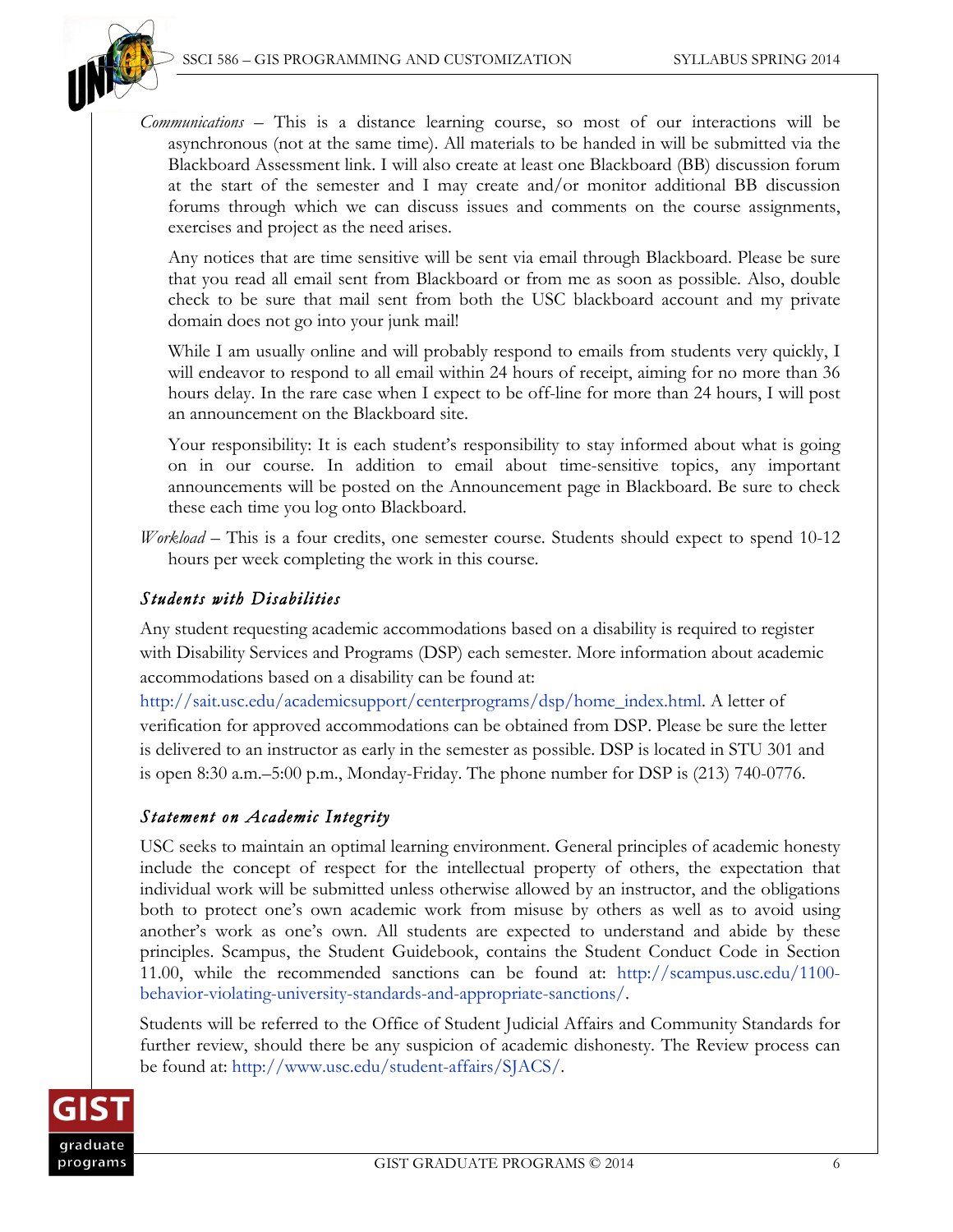

#### *Important Administrative Dates\**

- 1/13: Spring semester classes begin
- 1/20: Martin Luther King Day, university holiday
- 1/31: Last day to register and add classes
- 1/31: Last day to drop a class without a mark of "W" and receive a 100% refund
- 2/17: Presidents' Day, university holiday
- 3/17-22: Spring recess
- 3/25: Deadline to submit signed Approval to Submit form to the Graduate School\*\*
- 4/1: Deadline to upload thesis or dissertation manuscript<sup>\*\*</sup>
- 4/11: Last day to drop a class with a mark of W
- 5/2: Spring semester classes end
- 5/3-6: Study days
- 5/14: Final Examinations end
- 5/16: Commencement

\*http://www.usc.edu/academics/classes/term\_20141/calendar.html

\*\*http://www.usc.edu/schools/GraduateSchool/current\_thesis\_dissert\_03.html

## *In addition to the usual Monday due dates for Readings and Friday due dates for Hands-On Assignments as indicated in the table on the next page, the following special due dates have been set:*

- Individual Project Proposal Meetings time slots will be scheduled by February  $14<sup>th</sup>$  for February  $18^{\text{th}}$ -  $21^{\text{nd}}$ .
- Individual Project Progress Meetings time slots will be scheduled by April  $4<sup>th</sup>$  for April  $7^{\text{th}}$ - 11<sup>th</sup>.
- Presentation of Final Project time slots will be scheduled by May  $2^{nd}$  for May  $7^{th}$   $9^{th}$ .
- Submission of Final Project Report and Installable May  $13<sup>th</sup>$ .

## *Tentative Course Schedule – Next Page*

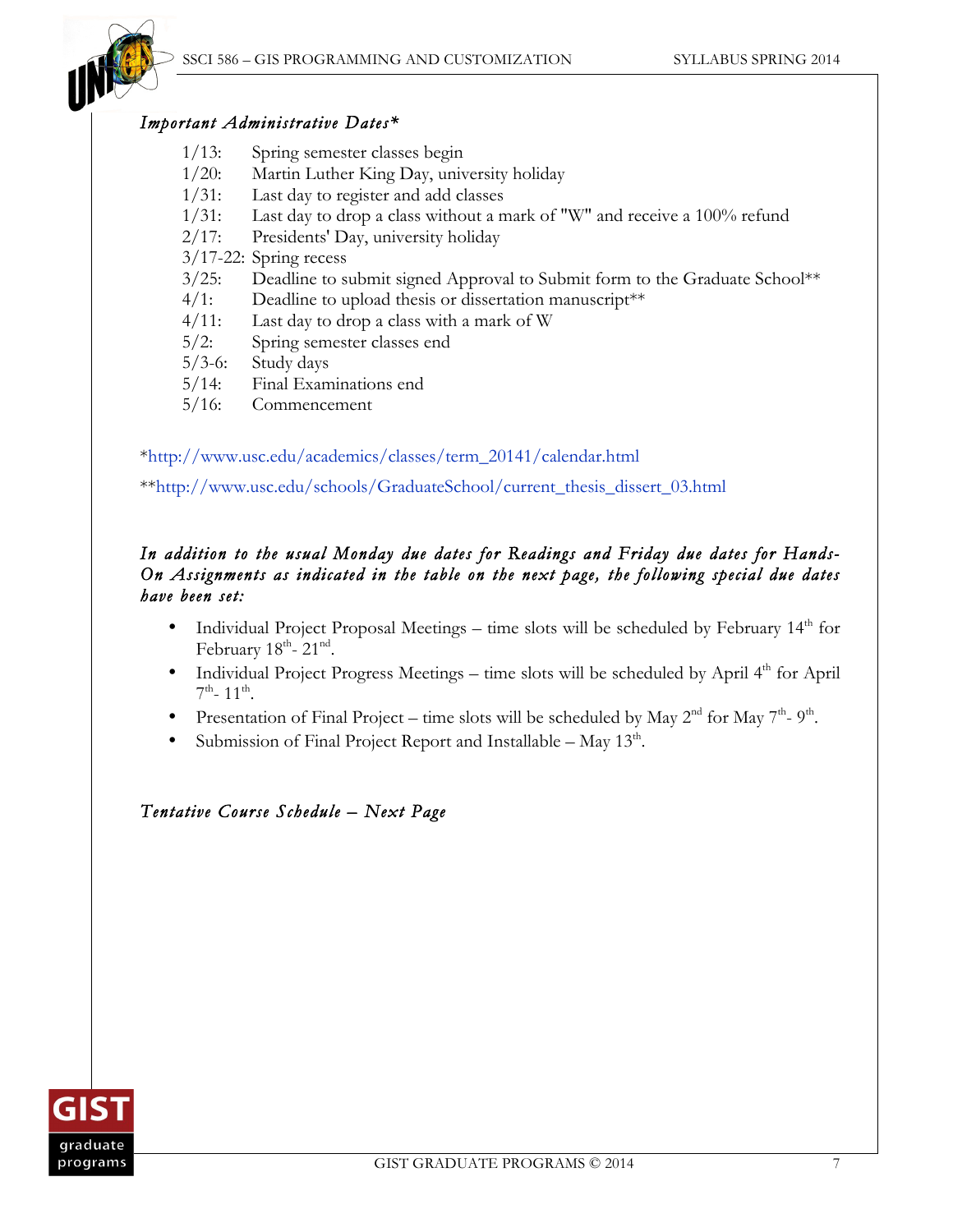

#### *Tentative Course Schedule*

|                |                            |                                                  | <b>Week's Readings</b>    |                                                         |                                |                    |                                                  |
|----------------|----------------------------|--------------------------------------------------|---------------------------|---------------------------------------------------------|--------------------------------|--------------------|--------------------------------------------------|
| Week#          | (Monday)<br>Week<br>Begins | Theme                                            |                           |                                                         |                                |                    |                                                  |
|                |                            |                                                  | and Practice              |                                                         | Assessments due the following: |                    |                                                  |
|                |                            |                                                  |                           |                                                         | Friday                         | Monday             | previous<br>page<br>and<br>Project<br>Doc<br>See |
|                |                            |                                                  | Reading                   | Hands-on                                                | Exercises                      | Reading<br>Assign. | Project                                          |
|                |                            | Introduction &                                   |                           |                                                         |                                |                    |                                                  |
| $\mathbf{1}$   | 13-Jan                     | <b>Modeling Theory</b>                           | Notes, papers             |                                                         |                                | $\mathbf{1}$       |                                                  |
|                |                            |                                                  | MOW, GIST                 |                                                         |                                |                    |                                                  |
| $\overline{2}$ | $21$ -Jan $*$              | <b>Practical Modeling</b><br>Applied Modeling In | intro, GTM<br>Notes, GTM, |                                                         | $\mathbf{1}$                   |                    |                                                  |
| 3              | 27-Jan                     | GIS                                              | Lpy                       |                                                         | $\overline{c}$                 | $\overline{c}$     |                                                  |
| 4              | 3-Feb                      | <b>Programming Basics</b>                        | Notes, GTM,<br>Lpy        | Model-builder                                           | $\overline{3}$                 |                    |                                                  |
| 5              | 10-Feb                     |                                                  |                           | and Geo-<br>processing                                  | $\overline{4}$                 |                    |                                                  |
| 6              | 18-Feb**                   | Object-Oriented<br>Programming                   | Notes, GTM,<br>Lpy. PSA   | Building<br><b>Blocks</b> of                            | 5                              |                    | <b>Individual Meetings</b>                       |
| 7              | 24-Feb                     |                                                  | GTM, PSA                  | Application                                             | 6                              |                    | Proposal                                         |
|                |                            |                                                  | Notes, papers,            | Development<br>and GIS                                  |                                |                    |                                                  |
| 8              | 3-Mar                      | Computing with Data                              | <b>PSA</b>                | Customization                                           | $\overline{7}$                 | 3                  |                                                  |
| 9              | 10-Mar                     | Programming for GIS Notes, PSA                   |                           | Bending and<br>Extending a<br>GIS to Meet<br>Your Needs | 8                              |                    |                                                  |
|                |                            |                                                  |                           |                                                         |                                |                    |                                                  |
|                | 17-Mar                     | <b>GIS Automation and</b>                        | Spring recess (17-22)     |                                                         |                                |                    |                                                  |
| 10             | 24-Mar                     | Customization                                    | Notes                     |                                                         | 9                              |                    |                                                  |
|                |                            |                                                  |                           |                                                         |                                |                    |                                                  |
| 11             | 31-Mar                     | <b>GIS Extensions</b>                            | Notes                     | Bending and                                             | 10                             |                    |                                                  |
|                |                            | Consuming and                                    |                           | Extending a<br>GIS to Meet                              |                                |                    |                                                  |
| 12             | 7-Apr                      | Distributing Code                                | Notes                     | Your Needs                                              | 11                             |                    | <b>Individual Progress Meetings</b>              |
| 13             | 14-Apr                     | Consuming and<br>Distributing Code               | Notes                     |                                                         | 12                             |                    |                                                  |
|                |                            | Principles and<br>Practices of Software          |                           | Working<br>Smarter, not                                 |                                |                    |                                                  |
| 14             | 21-Apr                     | Development                                      | Notes                     | Harder                                                  |                                |                    |                                                  |
| 15             | 28-Apr                     | Future of GIS<br>Programming                     | Notes                     |                                                         |                                | $\overline{4}$     |                                                  |
|                |                            | Final Projects and                               |                           |                                                         |                                |                    | <b>Final Projects Presentations</b>              |
| ***            | 5-May                      | Presentations                                    |                           |                                                         |                                |                    |                                                  |
| ****           | 12-May                     | Final Projects &<br>Wrap-up                      | Notes                     |                                                         |                                | 5                  | <b>Installable and Final Report</b>              |
| $****$         | 14-May                     | End of Term                                      |                           |                                                         |                                |                    |                                                  |